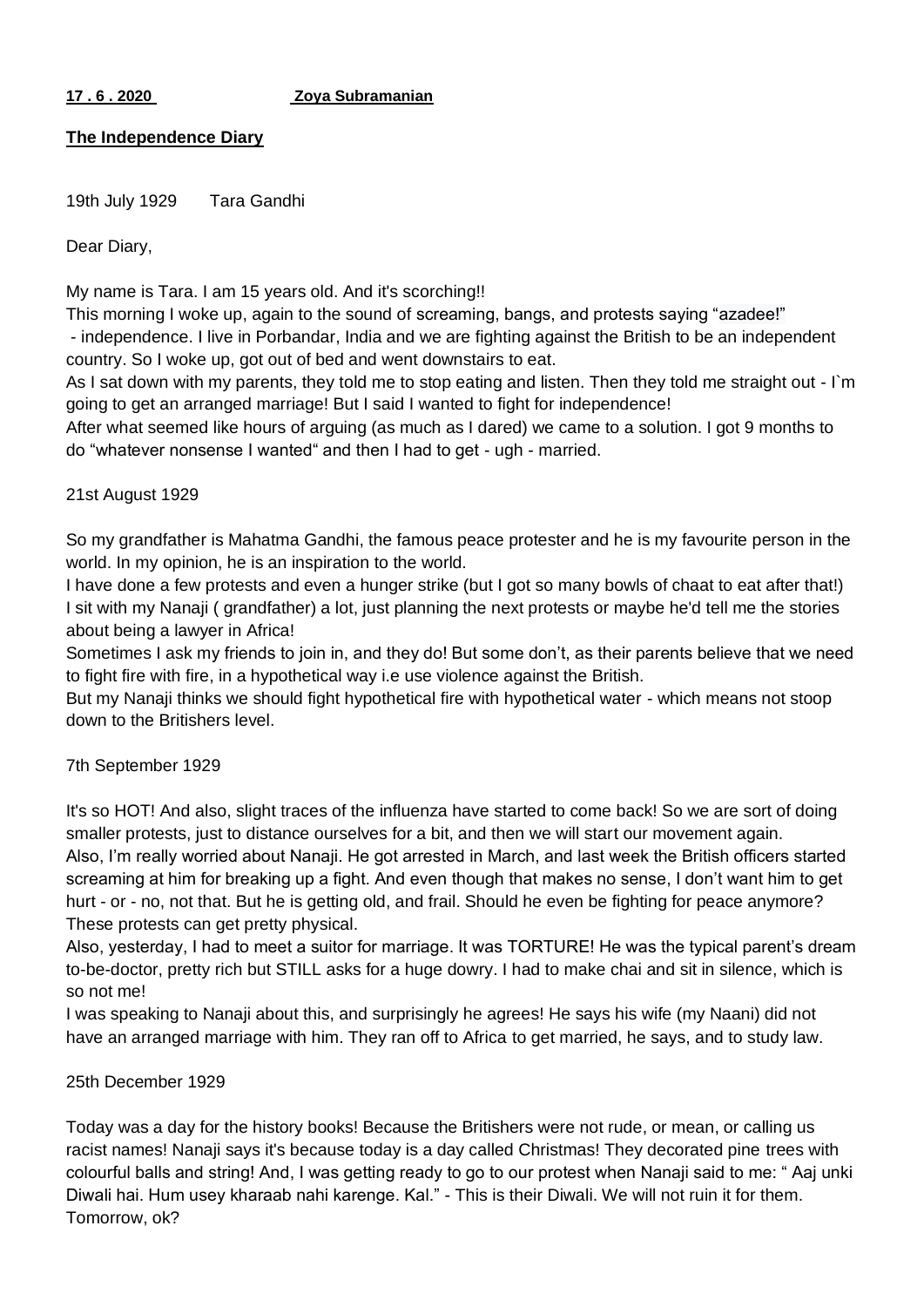And I realised he was right. If anyone ruined my holiday, I would be so annoyed! It's strange, I always thought of the Britishers as some inhumane aliens (the ones I'd seen anyway), but they had holidays as well. Their family time. But these soldiers couldn't be with their families. That's depressing.

18th January 1930

I CAN'T believe it! The soldiers literally rationed our salt! The salt that comes from OUR sea!! They don't have the right to do that! Everyone was so upset. Even Mama, who doesn't get involved in this independence fight, was LIVID. So me and Nanaji arranged for things like talks, fundraisers to get salt for our citizens and a big walk to Dandi to collect our own salt. The walk is not so much to get salt, but to show the Britishers what we can do.

And to add to the fuss, a close family friend of ours, Amit Mehta, was shot last night. His funeral is next week. He was a close friend of my Papa's, so he is devastated! And so am I. He was a really funny man, and I will miss him a lot. So here is a message to him:

Namaste Amit uncle!

I am so sorry that you passed. You will be dearly missed. And I promise, I will get revenge for you! Yours truly, Tara.

# 21st February 1930

I am actually really excited for this Salt march! Me and Nanaji have been quietly spreading the word to our friends (who are not in league with the British anyway) and they spread the words to their friends too. So far around 25,000 people are coming for it! And since the walk is going to be for 2 weeks, I pestered the chaat vendor to give us a ton of vada pav!

I am so excited for India to get its independence! Because ever since I was born, the Britishers have been telling me what to do. But when they leave, no - one (except my parents) will be able to boss me around anymore!!

Anyway, my parents made me meet another boy today. His name is Prasad Bhattacharya. To be honest, he was okay! I talked him into it and he said he would be coming to the Dandi Satyagraha - salt march. And he loved to read, just like me!

.. Oh no. Do I like him?! No. No. No. But who cares. I have to focus on my country now.

15th March 1930

ITS TODAY!!! Wow! I can't believe it! Nanaji and I prepped walking around the park to be ready for the walk, and we are going to hold heavy bags of our own food. I was really amazed at how many people are going to turn up! Over 20,000 aunties and uncles and teenagers joined together to fight for our country. I'm so proud. I hope it goes well! I have to go now. Wish us luck!

31st January 1948 Tara Gandhi Bhattacharya

It's been 18 years since I have written in this diary. When I got married, I moved out of the house, and forgot about my diary. But I thought this would make me feel better. And everything has changed: I am married with 2 children, I now have a job in my charity, helping poor families. But one thing has affected me the most. My dear Nanaji is not with me anymore.

Even though he said I am a good writer, words cannot express how depressed I am. He was shot… 3 times in his chest by Vinayak Godse. It happened yesterday. But he died happy.

His lifelong dream was accomplished - India got its independence last year, and let me tell you - he was ecstatic! He also saw all his grandchildren get married, and he was the life of the party at my wedding!